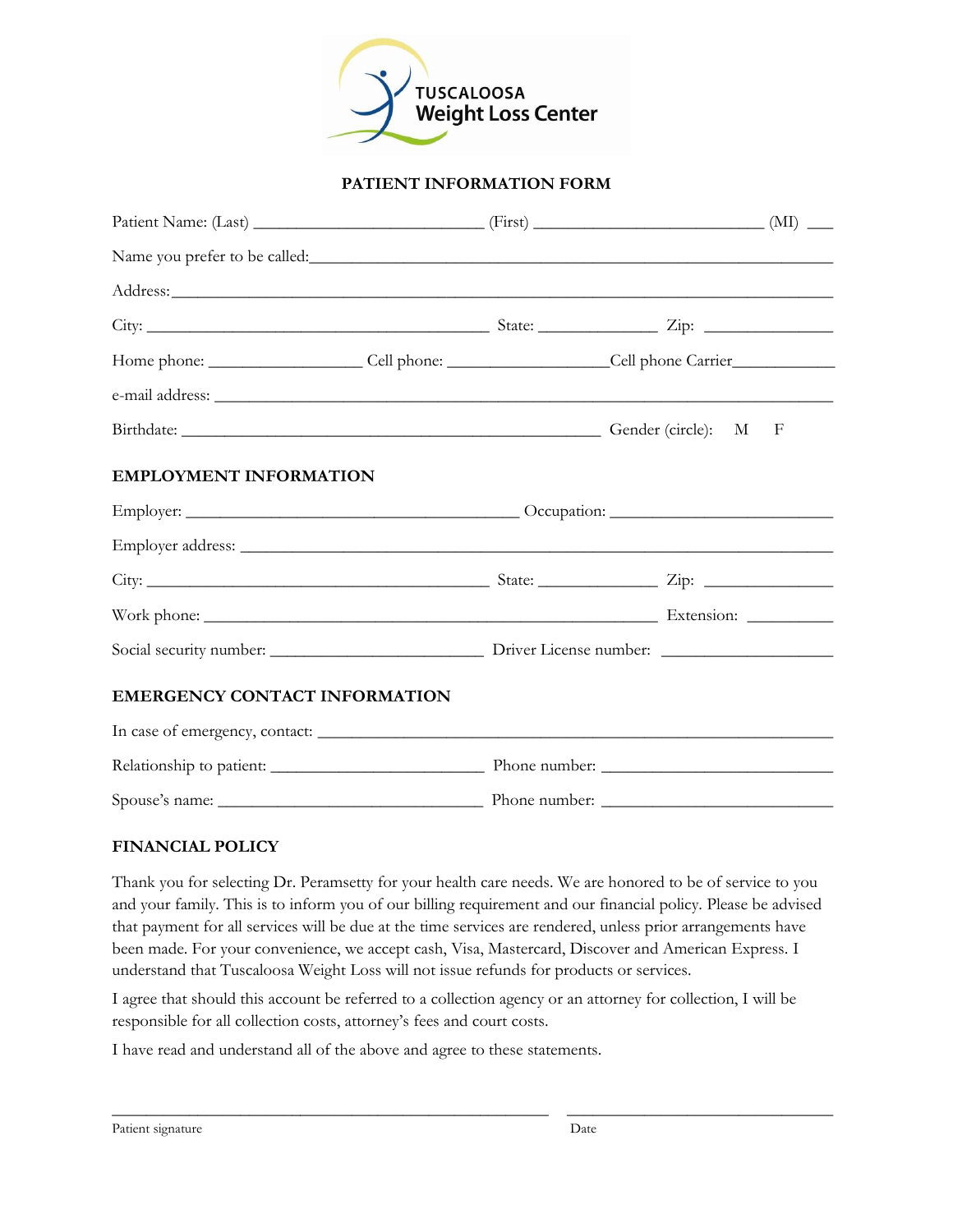## PATIENT INFORMATION FORM

|                                                                                                         | Birthdate: Gender (circle): |     | М        | F |
|---------------------------------------------------------------------------------------------------------|-----------------------------|-----|----------|---|
| 1. Are you in good health at the present time, to the best of your knowledge?<br>If no, please explain: |                             | Yes | $\rm No$ |   |
|                                                                                                         |                             |     |          |   |
| 2. Are you currently under a doctor's care?                                                             |                             | Yes | $\rm No$ |   |
| 3. Are you currently taking any medications?                                                            |                             | Yes | $\rm No$ |   |
| If yes, please list below:                                                                              |                             |     |          |   |
| Prescription Drugs (list all)                                                                           |                             |     |          |   |
|                                                                                                         |                             |     |          |   |
|                                                                                                         |                             |     |          |   |
|                                                                                                         |                             |     |          |   |
|                                                                                                         |                             |     |          |   |
|                                                                                                         |                             |     |          |   |
|                                                                                                         |                             |     |          |   |
| Over-the-counter medications, including vitamins & supplements                                          |                             |     |          |   |
|                                                                                                         |                             |     |          |   |
|                                                                                                         |                             |     |          |   |
|                                                                                                         |                             |     |          |   |
|                                                                                                         |                             |     |          |   |
|                                                                                                         |                             |     |          |   |
| 4. Any allergies to medications?                                                                        |                             | Yes | $\rm No$ |   |
| If yes, please list all:                                                                                |                             |     |          |   |
|                                                                                                         |                             |     |          |   |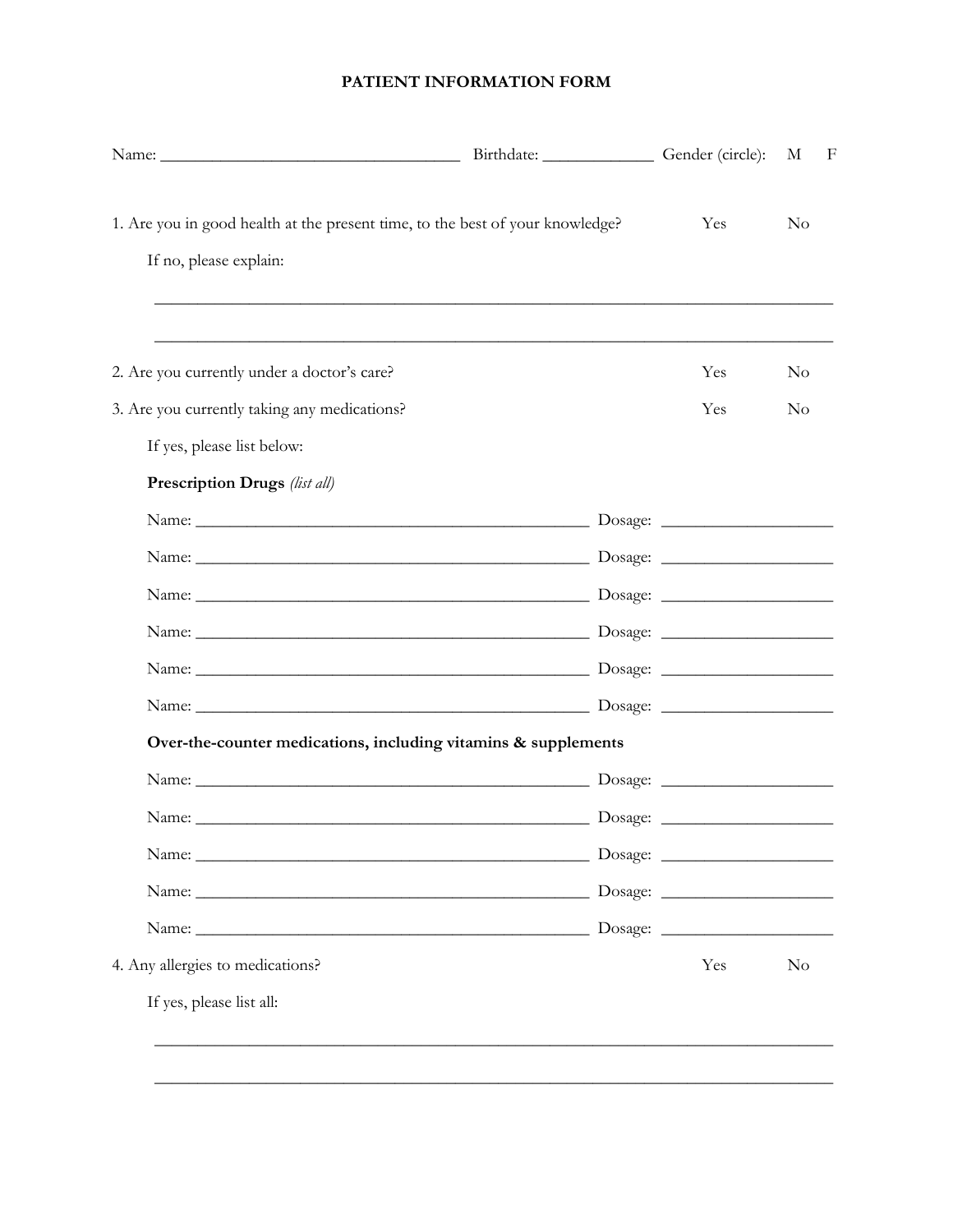| 5. History of High Blood Pressure?                                |                                                                                  | Yes      | $\rm No$ |
|-------------------------------------------------------------------|----------------------------------------------------------------------------------|----------|----------|
| 6. History of Diabetes?                                           | Yes                                                                              | $\rm No$ |          |
|                                                                   |                                                                                  |          |          |
| 7. History of heart attack, chest pains or other heart condition? |                                                                                  | Yes      | $\rm No$ |
| 8. History of swelling feet?                                      |                                                                                  | Yes      | $\rm No$ |
| 9. History of frequent headaches or migraines?                    | Yes                                                                              | $\rm No$ |          |
|                                                                   | If yes, list medications taken for headaches ___________________________________ |          |          |
| 10. History of constipation (difficulty with bowel movements)?    |                                                                                  | Yes      | $\rm No$ |
| 11. History of Glaucoma?                                          |                                                                                  | Yes      | $\rm No$ |
| 12. History of sleep apnea?                                       |                                                                                  | Yes      | $\rm No$ |
| 13. Gynecologic History                                           |                                                                                  |          |          |
| Have you ever been pregnant?                                      |                                                                                  | Yes      | $\rm No$ |
|                                                                   | If yes, please list number, dates and delivery method (natural or C-section):    |          |          |
|                                                                   |                                                                                  |          |          |
|                                                                   |                                                                                  |          |          |
|                                                                   |                                                                                  |          |          |
|                                                                   |                                                                                  |          |          |
|                                                                   |                                                                                  |          |          |
|                                                                   |                                                                                  |          |          |
|                                                                   |                                                                                  |          |          |
| 14. History of serious injuries?                                  |                                                                                  | Yes      | $\rm No$ |
| If yes, please list all and specify dates:                        |                                                                                  |          |          |
|                                                                   |                                                                                  |          |          |
| 15. History of surgeries?                                         |                                                                                  | Yes      | $\rm No$ |
| If yes, please list all and specify dates:                        |                                                                                  |          |          |

\_\_\_\_\_\_\_\_\_\_\_\_\_\_\_\_\_\_\_\_\_\_\_\_\_\_\_\_\_\_\_\_\_\_\_\_\_\_\_\_\_\_\_\_\_\_\_\_\_\_\_\_\_\_\_\_\_\_\_\_\_\_\_\_\_\_\_\_\_\_\_\_\_\_\_\_\_\_\_\_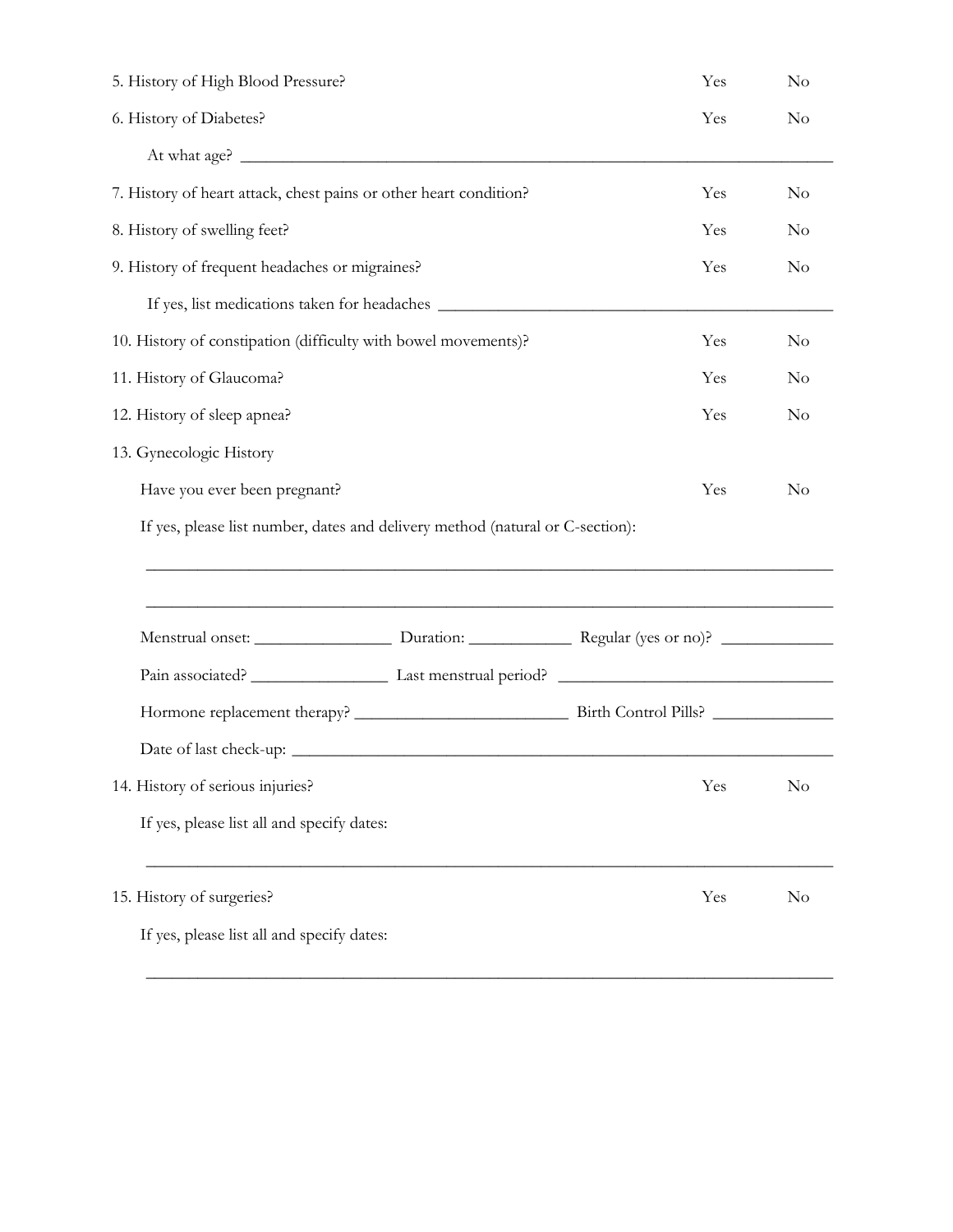## 16. Family History

|            | Age                                                       | Health |                           | Disease             | Cause of Death | Overweight? |
|------------|-----------------------------------------------------------|--------|---------------------------|---------------------|----------------|-------------|
|            | Father:                                                   |        |                           |                     |                |             |
|            |                                                           |        |                           |                     |                |             |
|            |                                                           |        |                           |                     |                |             |
|            |                                                           |        |                           |                     |                |             |
|            | 17. Has any blood relative ever had any of the following? |        |                           |                     |                |             |
| Glaucoma   |                                                           | Yes.   | N <sub>o</sub>            |                     |                |             |
| Asthma     |                                                           |        | Yes No                    |                     |                |             |
| $\Gamma$ 1 |                                                           |        | $\mathbf{V}$ $\mathbf{N}$ | $\mathbf{w}$ $\sim$ |                |             |

| Epilepsy             | Yes | No | Who? |  |
|----------------------|-----|----|------|--|
| High Blood Pressure  | Yes | No | Who? |  |
| Kidney Disease       | Yes | No | Who? |  |
| Diabetes             | Yes | No | Who? |  |
| Psychiatric Disorder | Yes | No | Who? |  |
| Heart disease        | Yes | No | Who? |  |
| Stroke               | Yes | No | Who? |  |

18. Do you have a history of any of the following? *(check all that apply)*

| Polio           | Measles              | Tonsillitis         |
|-----------------|----------------------|---------------------|
| Jaundice        | <b>Mumps</b>         | Pleurisy            |
| Kidney disease  | Scarlet fever        | Liver disease       |
| Lung disease    | Whooping cough       | Chicken pox         |
| Rheumatic fever | Bleeding disorder    | Nervous breakdown   |
| <b>Ulcers</b>   | Gout                 | Thyroid disease     |
| Anemia          | Heart valve disorder | Heart disease       |
| Tuberculosis    | Gallbladder disorder | Psychiatric illness |
| Drug abuse      | Eating disorder      | Alcohol abuse       |
| Pneumonia       | Malaria              | Typhoid fever       |
| Cholera         | Cancer               | Blood transfusion   |
| Arthritis       | Osteoporosis         | Other:              |
|                 |                      |                     |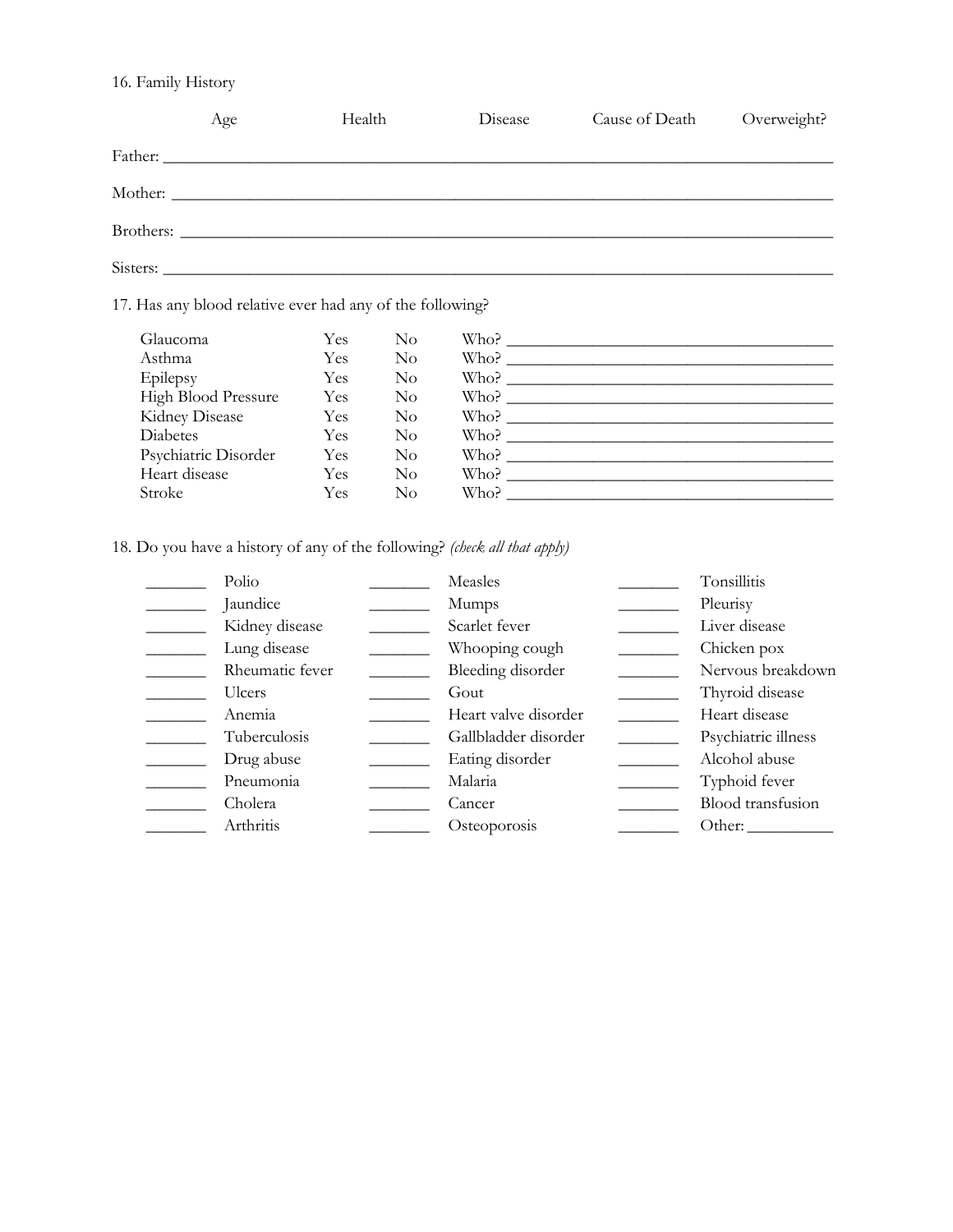#### **PATIENT INFORMED CONSENT FOR APPETITE SUPPRESSANTS**

#### **I. Procedure and Alternatives**

1. I, \_\_\_\_\_\_\_\_\_\_\_\_\_\_\_\_\_\_\_\_\_\_\_ *(patient or patient guardian)* authorize Dr. Peramsetty to assist me in my weight reduction efforts. I understand that my treatment may involve, but not be limited to, the use of appetite suppressants for more than 12 weeks when indicated in higher doses than the dose indicated in the appetite suppressant labeling.

2. I have read and understand my doctor's statements that follow:

"Medications, including the appetite suppressants, have labeling worked out between the makers of the medication and the Food and Drug Administration. This labeling contains, among other things, suggestions for using the medication. The appetite suppressant labeling suggestions are generally based on shorter term studies (up to 12 weeks) using the dosages indicated in the labeling.

"As a bariatric physician, I have found the appetite suppressants helpful for periods far in excess of 12 weeks, and at times in larger doses than those suggested in the labeling. As a physician, I am not required to use the medication as the labeling suggests, but I do use the labeling as a source of information along with my own experience, the experience of my colleagues, recent longer term studies and recommendations of university based investigators. Based on these, I have chosen, when indicated, to use the appetite suppressants for longer periods of time and at times, in increased doses.

"Such usage has not been as systematically studied as that suggested in the labeling and it is possible, as with most other medications, that there could be serious side effects (as noted below).

"As a bariatric physician, I believe the probability of such side effects is outweighed by the benefit of the appetite suppressant use for longer periods of time and when indicated in increased doses. However, you must decide if you are willing to accept the risks of side effects, even if they might be serious, for the possible help the appetite suppressants use in this manner may give."

3. I understand it is my responsibility to follow the instructions carefully and to report to the doctor treating me for my weight any significant medical problems that I think may be related to my weight control program as soon as reasonably possible.

4. I understand the purpose of this treatment is to assist me in my desire to decrease my body weight and to maintain this weight loss. I understand my continuing to receive the appetite suppressant will be dependent on my progress in weight reduction and weight maintenance.

5. I understand there are other ways and programs that can assist me in my desire to decrease my body weight and to maintain this weight loss. In particular, a balanced calorie counting program or an exchange eating program without the use of the appetite suppressant would likely prove successful if followed, even though I would probably be hungrier without the appetite suppressants.

#### **II. Risks of Proposed Treatment:**

 I understand this authorization is given with the knowledge that the use of the appetite suppressants for more than 12 weeks and in higher doses than the dose indicated in the labeling involves some risks and hazards. The more common include: nervousness, sleeplessness, headaches, dry mouth, weakness, tiredness,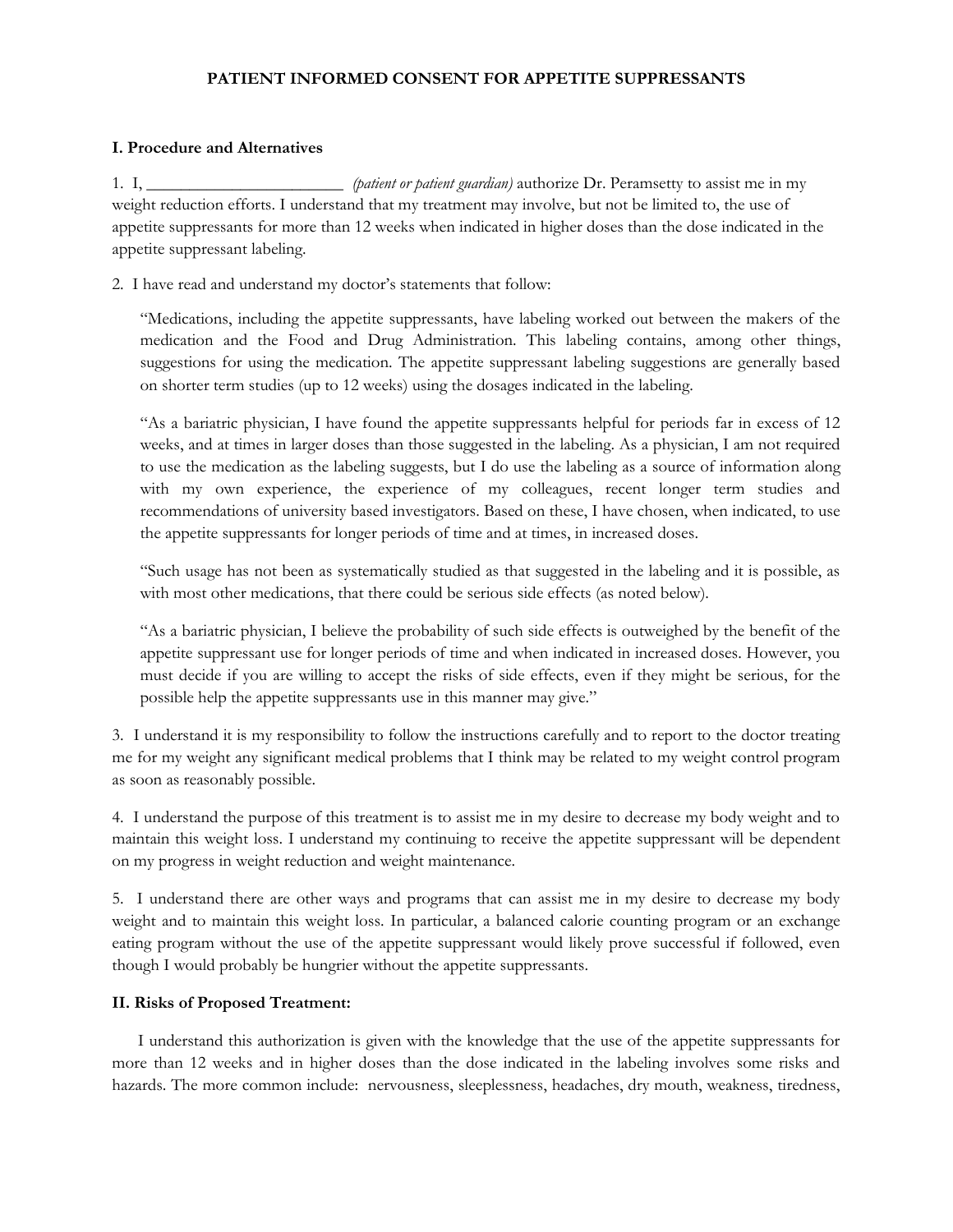psychological problems, medication allergies, high blood pressure, rapid heart beat and heart irregularities. Less common, but more serious, risks are primary pulmonary hypertension and valvular heart disease. These and other possible risks could, on occasion, be serious or fatal.

#### **III. Risks Associated with Being Overweight or Obese:**

 I am aware that there are certain risks associated with remaining overweight or obese. Among them are tendencies to high blood pressure, to diabetes, to heart attack and heart disease, and to arthritis of the joints, hips, knees and feet. I understand these risks may be modest if I am not very much overweight but that these risks can go up significantly the more overweight I am.

#### **IV. No Guarantees:**

 I understand that much of the success of the program will depend on my efforts and that there are no guarantees or assurances that the program will be successful. I also understand that I will have to continue watching my weight all of my life if I am to be successful.

#### **V. Patient's Consent**:

 I have read and fully understand this consent form and I realize I should not sign this form if all items have not been explained, or any questions I have concerning them have not been answered to my complete satisfaction. I have been urged to take all the time I need in reading and understanding this form and in talking with my doctor regarding risks associated with the proposed treatment and regarding other treatments not involving the appetite suppressants.

#### **WARNING**

IF YOU HAVE ANY QUESTIONS AS TO THE RISKS OR HAZARDS OF THE PROPOSED TREATMENT, OR ANY QUESTIONS WHATSOEVER CONCERNING THE PROPOSED TREATMENT OR OTHER POSSIBLE TREATMENTS, ASK YOUR DOCTOR NOW BEFORE SIGNING THIS CONSENT FORM.

| DATE:    | TIME:           |
|----------|-----------------|
| PATIENT: | <b>WITNESS:</b> |

*(or person with authority to consent for patient)*

#### **VI. PHYSICIAN DECLARATION:**

 I have explained the contents of this document to the patient and have answered all the patient's related questions, and, to the best of my knowledge, I feel the patient has been adequately informed concerning the benefits and risks associated with the use of the appetite suppressants, the benefits and risks associated with alternative therapies and the risks of continuing in an overweight state. After being adequately informed, the patient has consented to therapy involving the appetite suppressants in the manner indicated above.

\_\_\_\_\_\_\_\_\_\_\_\_\_\_\_\_\_\_\_\_\_\_\_\_\_\_\_\_\_\_\_\_\_\_\_\_\_\_\_\_\_\_\_\_\_\_\_\_\_\_\_\_\_\_\_\_\_\_\_\_\_\_\_\_\_\_\_\_\_\_\_\_\_\_\_\_\_\_\_\_\_\_\_

Physician's signature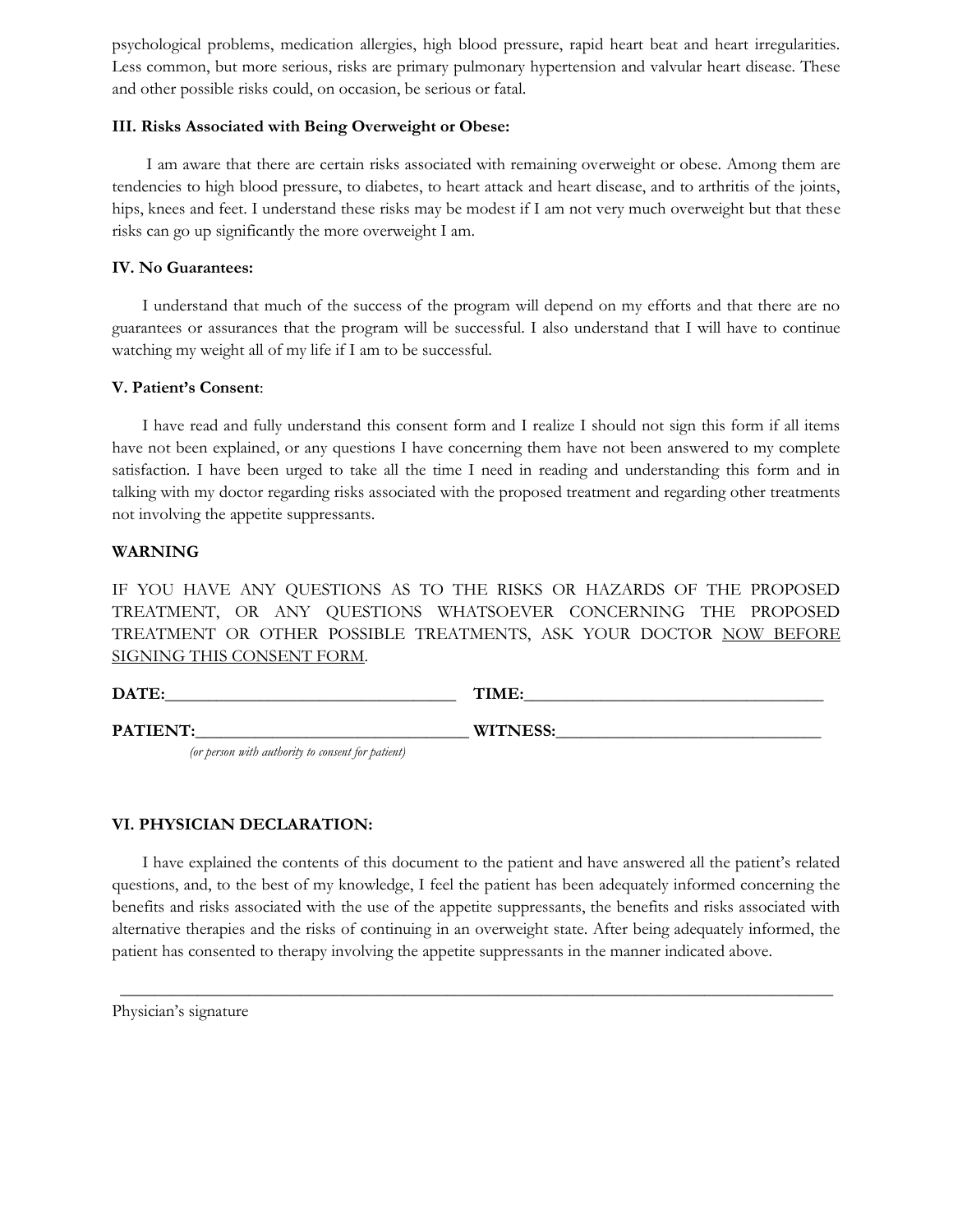#### **WEIGHT LOSS PROGRAM CONSENT FORM**

I \_\_\_\_\_\_\_\_\_\_\_\_\_\_\_\_\_\_\_\_\_\_\_\_\_\_\_\_\_\_ *(patient or patient guardian)* authorize Dr. Peramsetty and whomever they designate as their assistants, to help me in my weight reduction efforts. I understand that my program may consist of a balanced deficit diet, a regular exercise program, instruction in behavior modification techniques, and may involve the use of appetite suppressant medications. Other treatment options may include a very low calorie diet, or a protein supplemented diet. I further understand that if appetite suppressants are used, they may be used for durations exceeding those recommended in the medication package insert. It has been explained to me that these medications have been used safely and successfully in private medical practices as well as in academic centers for periods exceeding those recommended in the product literature.

I understand that any medical treatment may involve risks as well as the proposed benefits. I also understand that there are certain health risks associated with remaining overweight or obese. Risks of this program may include but are not limited to nervousness, sleeplessness, headaches, dry mouth, gastrointestinal disturbances, weakness, tiredness, psychological problems, high blood pressure, rapid heartbeat, and heart irregularities. These and other possible risks could, on occasion, be serious or even fatal. Risks associated with remaining overweight are tendencies to high blood pressure, diabetes, heart attack and heart disease, arthritis of the joints including hips, knees, feet and back, sleep apnea, and sudden death. I understand that these risks may be modest if I am not significantly overweight, but will increase with additional weight gain.

I understand that much of the success of the program will depend on my efforts and that there are no guarantees or assurances that the program will be successful. I also understand that obesity may be a chronic, life-long condition that may require changes in eating habits and permanent changes in behavior to be treated successfully.

I have read and fully understand this consent form and I realize I should not sign this form if all items have not been explained to me. My questions have been answered to my complete satisfaction. I have been urged and have been given all the time I need to read and understand this form.

If you have any questions regarding the risks or hazards of the proposed treatment, or any questions whatsoever concerning the proposed treatment or other possible treatments, ask your doctor now before signing this consent form.

**DATE:** TIME:

**PATIENT:\_\_\_\_\_\_\_\_\_\_\_\_\_\_\_\_\_\_\_\_\_\_\_\_\_\_\_\_\_\_\_\_ WITNESS:\_\_\_\_\_\_\_\_\_\_\_\_\_\_\_\_\_\_\_\_\_\_\_\_\_\_\_\_\_\_\_**

*(or person with authority to consent for patient)*